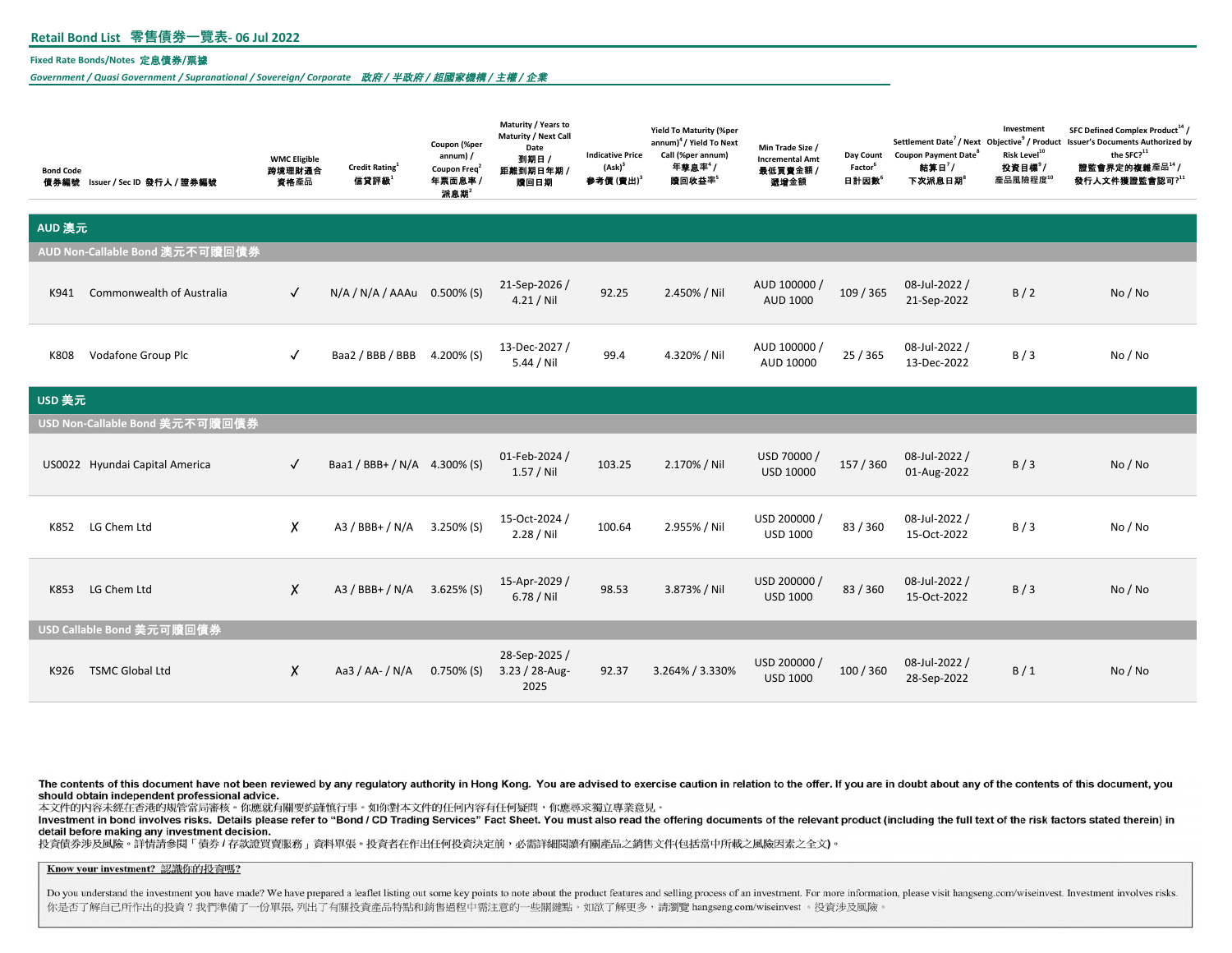### **Fixed Rate Bonds/Notes** 定息債券**/**票據

*Government / Quasi Government / Supranational / Sovereign/ Corporate* 政府 */* 半政府 */* 超國家機構 */* 主權 */* 企業

| <b>Bond Code</b><br>信券編號 | Issuer / Sec ID 發行人 / 證券編號     | <b>WMC Eligible</b><br>跨境理財通合<br>資格產品 | Credit Rating <sup>1</sup><br>信貸評級 | Coupon (%per<br>annum) /<br>Coupon Freq <sup>2</sup><br>年票面息率/<br>派息期 | Maturity / Years to<br>Maturity / Next Call<br>Date<br>到期日 /<br>距離到期日年期<br>瞳回日期 | <b>Indicative Price</b><br>$(Ask)^3$<br>参考價(賣出) | <b>Yield To Maturity (%per</b><br>annum) <sup>4</sup> / Yield To Next<br>Call (%per annum)<br>年華息率 <sup>4</sup><br>瞳回收益率" | Min Trade Size /<br><b>Incremental Amt</b><br>最低買賣金額 /<br>最增金額 | Day Count<br>Factor <sup>6</sup><br>日計因數 | Settlement Date <sup>7</sup> / Next Objective <sup>9</sup> / Product<br><b>Coupon Payment Date<sup>8</sup></b><br>結算日"/<br>下次派息日期 | Investment<br>Risk Level <sup>10</sup><br>投資目標?/<br>產品風險程度10 | SFC Defined Complex Product <sup>14</sup> /<br><b>Issuer's Documents Authorized by</b><br>the SFC? <sup>11</sup><br>證監會界定的複雜產品14<br>發行人文件獲證監會認可?11 |
|--------------------------|--------------------------------|---------------------------------------|------------------------------------|-----------------------------------------------------------------------|---------------------------------------------------------------------------------|-------------------------------------------------|---------------------------------------------------------------------------------------------------------------------------|----------------------------------------------------------------|------------------------------------------|-----------------------------------------------------------------------------------------------------------------------------------|--------------------------------------------------------------|----------------------------------------------------------------------------------------------------------------------------------------------------|
|                          | US0033 Hyundai Capital America | $\checkmark$                          | Baa1 / BBB+ / N/A 1.800% (S)       |                                                                       | 15-Oct-2025 /<br>3.28 / 15-Sep-<br>2025                                         | 94                                              | 3.770% / 3.820%                                                                                                           | USD 70000 /<br><b>USD 1000</b>                                 | 83 / 360                                 | 08-Jul-2022 /<br>15-Oct-2022                                                                                                      | B/3                                                          | No / No                                                                                                                                            |
|                          | US0032 Hyundai Capital America | $\checkmark$                          | Baa1 / BBB+ / N/A 1.300% (S)       |                                                                       | 08-Jan-2026 /<br>3.51 / 08-Dec-<br>2025                                         | 92.5                                            | 3.600% / 3.660%                                                                                                           | USD 70000 /<br><b>USD 1000</b>                                 | 0/360                                    | 08-Jul-2022 /<br>08-Jan-2023                                                                                                      | B/3                                                          | No/No                                                                                                                                              |
| K927                     | <b>TSMC Global Ltd</b>         | X                                     | Aa3 / AA- / N/A                    | $1.000\%$ (S)                                                         | 28-Sep-2027 /<br>$5.23 / 28$ -Jul-<br>2027                                      | 88.97                                           | 3.318% / 3.393%                                                                                                           | USD 200000 /<br><b>USD 1000</b>                                | 100 / 360                                | 08-Jul-2022 /<br>28-Sep-2022                                                                                                      | B/1                                                          | No / No                                                                                                                                            |
|                          | US0030 Hyundai Capital America | $\checkmark$                          | Baa1 / BBB+ / N/A                  | $6.375\%$ (S)                                                         | 08-Apr-2030 /<br>7.76 / 08-Jan-<br>2030                                         | 110.8                                           | 4.700% / 4.650%                                                                                                           | USD 70000 /<br><b>USD 1000</b>                                 | 90/360                                   | 08-Jul-2022 /<br>08-Oct-2022                                                                                                      | B/3                                                          | No/No                                                                                                                                              |
| K928                     | <b>TSMC Global Ltd</b>         | X                                     | Aa3 / AA- / N/A                    | 1.375% (S)                                                            | 28-Sep-2030/<br>8.23 / 28-Jun-<br>2030                                          | 83.21                                           | 3.769% / 3.840%                                                                                                           | USD 200000 /<br><b>USD 1000</b>                                | 100 / 360                                | 08-Jul-2022 /<br>28-Sep-2022                                                                                                      | B/1                                                          | No / No                                                                                                                                            |

The contents of this document have not been reviewed by any regulatory authority in Hong Kong. You are advised to exercise caution in relation to the offer. If you are in doubt about any of the contents of this document, y should obtain independent professional advice.

本文件的内容未經在香港的規管當局審核。你應就有關要約謹慎行事。如你對本文件的任何內容有任何疑問,你應尋求獨立專業意見。

Investment in bond involves risks. Details please refer to "Bond / CD Trading Services" Fact Sheet. You must also read the offering documents of the relevant product (including the full text of the risk factors stated ther detail before making any investment decision.

投資債券涉及風險。詳情請参閱「債券1存款證買賣服務」資料單張。投資者在作出任何投資決定前,必需詳細関讀有關產品之銷售文件(包括當中所載之風險因素之全文)。

Know your investment? 認識你的投資嗎?

Do you understand the investment you have made? We have prepared a leaflet listing out some key points to note about the product features and selling process of an investment. For more information, please visit hangseng.co 你是否了解自己所作出的投資?我們準備了一份單張,列出了有關投資產品特點和銷售過程中需注意的一些關鍵點。如欲了解更多,請瀏覽 hangseng.com/wiseinvest。投資涉及風險。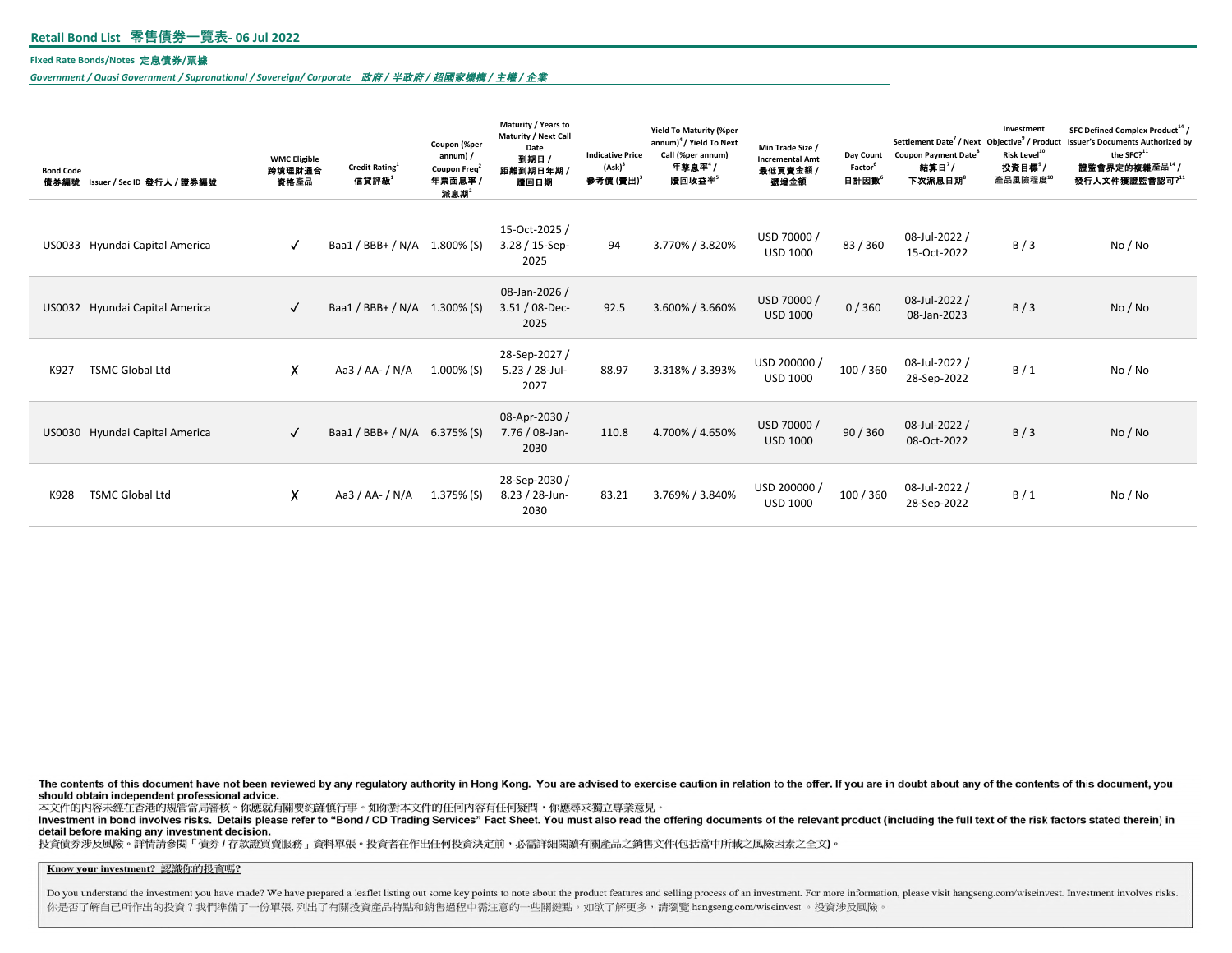Remark 附註:

- 1. Credit ratings of the Bond / Note / CDs 債券 / 票據 / 存款證的信貸評級: Moody's / S&P / Fitch 穆廸/標準普爾/惠譽國際
- 2. Freq. 派息期: (A) = Annual Payment 每年; (S) = Semi-annual Payment 每半年; (Q) = Quarterly Payment 每季
- 3. Please note that the prices of bonds / notes / CDs may be volatile and are subject to change from time to time due to the market conditions. The Price provided by the Bank above is for indicative purpose only and there is no guarantee that the order can be executed at the above Price .
- 請注意,債券 / 票據 / 存款證價格可能會有波動,並因應市場情況而改變。本行提供之價格純屬指示性質,本行並不保證交易可以上述價格執行。
- 4. YTM pa 年孳息率: calculated based on indicative ask price 以參考賣出價計算
- 5. YTC pa 贖回收益率: calculated based on indicative ask price 以參考賣出價計算
- 6. Accrual Interest 累計利息 = Nominal x Coupon x Day Count Factor 面值 x 票面息率 x 日計因數
- 7. The Bank shall determine, in its sole and absolute discretion acting in good faith and in a commercially reasonable manner, whether or not at any time a settlement disruption event has occurred. Where the Bank determines such settlement disruption event has occurred and as a result of which the Bonds / CDs cannot be delivered to your securities account on the scheduled settlement date, delivery of the Bonds / CDs will be postponed until transfer can be effected and the Bank shall procure to deliver the Bonds / CDs to you no later than 45 Hong Kong business days from the date the purchase order is accepted by the Bank. 本行按其完全及絕對酌情權以真誠及商業上合理的方式釐定於任何時間是否已發生結算中斷事件。當本行已釐定結算中斷事件已發生以及導致本行未能於原訂債券/存 款證交付日期交付到閣下證券帳戶,交付該債券 / 存款證之日期將被押後直至可實現轉讓,而本行亦須促使由本行確認此購入指示該日起計不遲於 45 個香港營業日內將債券交付予閣下。
- 8. Indicative only, next coupon payment date may subject to the Business Day Adjustment 只供参考,下次派息日期可能受營業日之調整所影響
- 9. Investment Objective 投資目標
	- (A) Capital Preservation / 保本
	- (B) Potential Cash Income / 潛在現金收益
	- (C) Potential Capital Growth / 潛在資本增長

10. Product Risk Level 產品風險程度: 1 = Low risk 低風險 2 = Low to Medium risk 低至中度風險 3 = Medium risk 中度風險 4 = Medium to High risk 中度至高風險 5 = High risk 高風險 11. Issuer's Documents authorized by SFC 發行人文件獲證監會認可:

- Yes: The Issuer's Documents of the respective bond / note / CD had been authorized by the SFC (but such authorization does not imply official recommendation). 有關債券/ 票據 / 存款證的發行人文件已獲證監會認可 ﹝但獲得該認可並不表示該債券獲得官方推介﹞。
- No The Issuer's Documents of the respective bond / note / CD had not been authorized by the SFC 有關債券/ 票據 / 存款證的發行人文件未經證監會認可。

Note 1: This bond / CD could be traded in HKEx 此債券 / 存款證可於香港交易所買賣

12. Regardless whether the bonds are being listed on the Stock Exchange in Hong Kong or another stock exchange or not, the listing status of the bond should NOT be denoted as commercial merit, level of product risk rating or credit quality. Further, the listing status of the bonds does NOT represent any endorsement by the listing or relevant regulatory body that such investment product is suitable for you. You should read the disclaimer statement and risk disclosures in the relevant listing documents and offer documents carefully before you decide to subscribe the product.

無論債券在香港交易所或另一家證券交易所上市與否,並不應因該債券的上市地位來判斷其商業價值、產品風險評級之水平或信貸質素。債券的上市地位,亦並不代表上市或相關監管機構認同該投資產品為適合 閣下。在決定認購投資產品之前,你應細心詳閲相關上市文件及銷售文件上所載的免責 聲明及風險披露 。

13. a) Key Risks Of Investing In Bonds / CDs: 投資債券/存款證的主要風險:

• Credit risk - Bonds / CDs are subject to the risk of the issuer and the guarantor (if any) defaulting on their obligations. It is the issuer's obligation to pay coupon / interest and pay principal of bonds / CDs to investors. If the Issuer and the quarantor (if any) default, investors may not be able to receive the coupon / interest and principal of the bonds / CDs. Investors must make their own assessment of the ability of the issuer and the guarantor (if any) to meet their obligations under the bonds / CDs. It should also be noted that credit ratings assigned by credit rating agencies do not guarantee the creditworthiness of the issuer and the guarantor (if any). In addition, investors will bear the credit risk of the issuer and the guarantor (if any) and have no recourse to Hang Seng Bank Limited because Hang Seng Bank Limited is not the issuer nor the guarantor.

信貸風險 - 債券/存款證附帶發債機構及擔保人(如有)違責的風險。向投資者支付債券或存款證的票息/利息及支付本金乃發債或存款證機構之責任。倘若發債或存款證機構及擔保人(如有)違責, 投資者則未必可收取債券/存款證的票息/利息及本金。投資者須自行評估發債或存款證機構及擔保人(如有)履行債券或存款證責任的能力。另一點應注意的是,信貸評級機構給予的信貸評級並非 對發債或存款證機構及擔保人(如有)信用可靠程度的保證。此外,投資者須承受債券/存款證發行人及擔保人(如有)的信貸風險及不能向恒生銀行有限公司追討任何賠償,因本行既非發行人,亦 非擔保人。

Liquidity risk - The secondary market for the bonds / CDs may not provide significant liquidity or may trade at prices based on the prevailing market conditions and may not be in line with the expectations of investors. If you wish to sell bonds / CDs, Hang Seng Bank Limited may repurchase it based on the prevailing market price under normal market circumstances, but the selling price may differ from the original buying price due to changes in market conditions.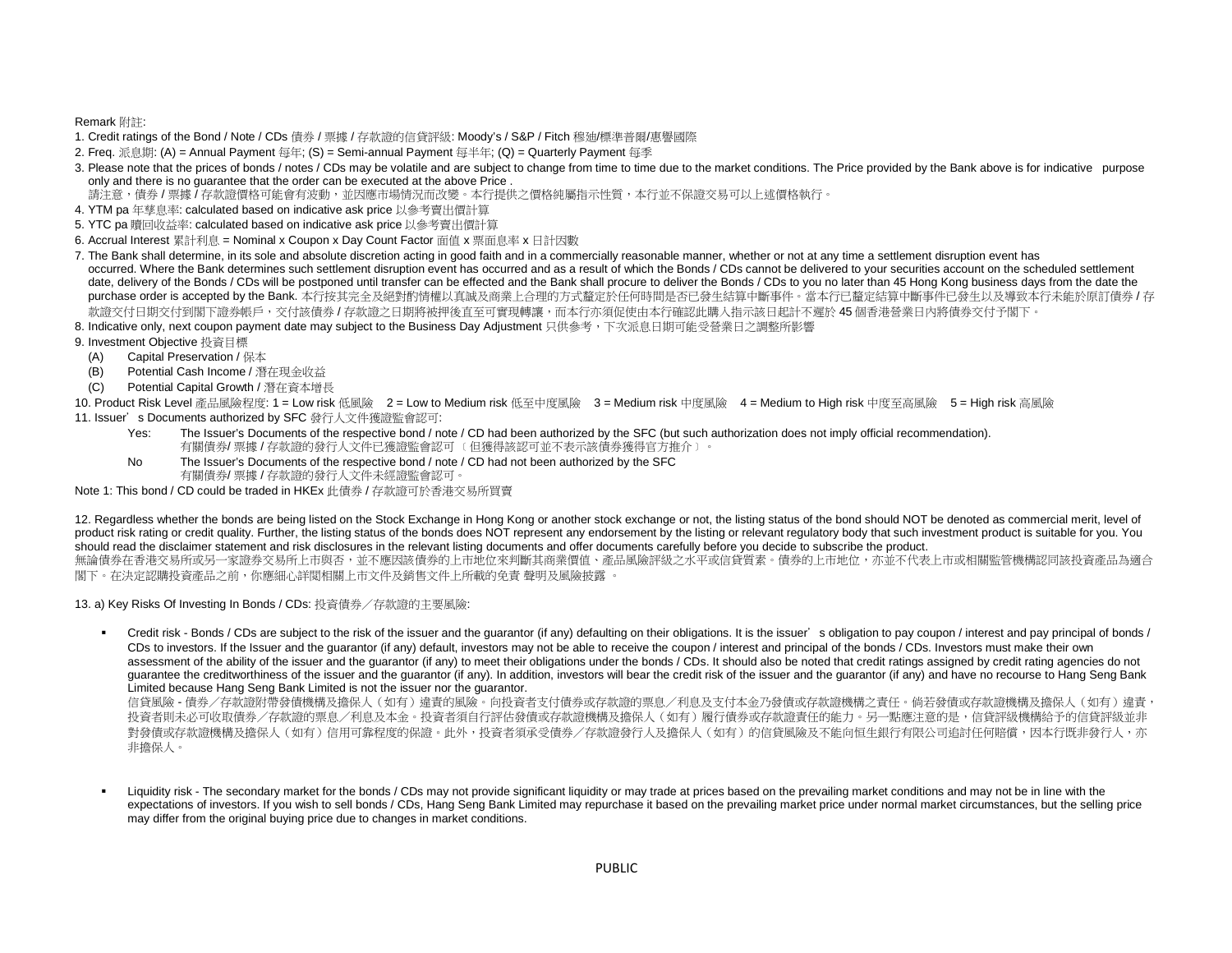流通風險 - 債券/存款證的二手市場或不能提供龐大的流通量或按當時市場狀況的價格買賣,且可能與投資者的期望不符。倘閣下打算出售債券/存款證,恒生銀行有限公司可在正常市場情況下按市價 購回,但基於市場狀況變動,賣出價與原本的買入價可能不同。

Market risk - Indicative bond / CD prices are subject to fluctuations depending on market changes. Factors affecting market price of bonds / CDs include, but are not limited to, fluctuations in interest rates, credit rating of the bond / CD or its issuer / guarantor (if any), the financial condition of the issuer / guarantor (if any), and liquidity of the bond / CD. The fluctuation in yield generally has a greater effect on prices of longer tenor bonds / CDs. There is an inherent risk that losses may be incurred rather than profit made as a result of buying and selling bonds / CDs.

市場風險 - 債券或存款證價格會隨著市場變動而波動。影響債券或存款證市價的因素包括(但不限於)利率波動、債券或存款證或其發債機構/擔保人(如有)的信貸評級、發債機構/擔保人(如有) 的財政狀況,以及債券或存款證的流動性。一般而言,孳息波動對投資期較長的債券/存款證的價格的影響較大。買賣債券或存款證的固有風險為投資者可能蒙受損失而無法獲利。

- Interest rate risk Bonds / CDs are more susceptible to fluctuations in interest rates and generally prices of bonds / CDs will fall when interest rates rise. 利率風險 - 債券/存款證較易受到利率波動的影響。一般來說,利率上升,債券/存款證價格便會下跌。
- Exchange rate risk There may be exchange rate risks if you choose to convert payments made on the bonds / CDs to investors' home currency. 匯率風險-投資者如選擇將債券或存款證的付款兌換為閣下國家的貨幣,則可能須承受匯率風險。
- Tax issue Investors should carefully consider the tax consequences of investing in the bond / CD and consult investors' tax advisor about investors' own tax situation. 稅務問題-投資者應審慎考慮投資債券或存款證的稅務影響,並就投資者的稅務狀況徵詢其稅務顧問的意見。
- Hold to maturity The bonds / CDs are mainly for medium to long term investment, not for short term speculation. Investors should be prepared to invest their funds in the bonds / CDs for the full investment tenor. Investors could lose part or all of their investment if they choose to sell the bonds / CDs prior to maturity. 持至到期日 - 債券/存款證主要是中長期的投資產品,並不是短線投資的工具。投資者應準備於整段年期內將資金投放於債券/存款證上。倘投資者選擇在到期日之前提早出售債券/存款證,可能會損 失部份或全部的投資金額。
- Not deposits Bonds / CDs are not equivalent to a time deposit. They are NOT protected under the Hong Kong Deposit Protection Scheme. Do NOT invest in bonds / CDs unless you fully understand and are willing to assume the risks associated with them. 並非存款-債券/存款證並非定期存款,並不受香港存款保障計劃之保障。除非閣下完全理解並願意承擔其所涉及之風險,否則不應投資於債券/存款證。
- Reinvestment risk Investors face re-investment risk when the Issuer exercises its right to redeem the Note before it matures. Investors may not be able to enjoy the same rates of return when they re-invest their funds in other investments. 再投資風險-當發債機構在債券到期前行使贖回權,投資者便會面對再投資風險。投資者以其資金再作其他投資時,未必可享有相同的回報率。

Early Redemption risk – If the Issuer is allowed to early redeem, including but not limited to make whole redemption, the notes prior to maturity under the provisions may be stated in the relevant offering document, which is subject to certain trigger events, including but not limited to force majeure, regulatory changes, rating changes, changes in the accounting treatment or taxation regime. Investors may lose up to all their initial investment in notes at worst case if any such circumstances were to happen. 如發行人於到期前可提早贖回債券,包括但不限於提前補償贖回,但受限於某些特定觸發事件,包括但不限於不可抗力、監管改變、評級變化、會計處理手法或稅制改變,銷售文件有可能包含此條 款。投資者在最壞情況下有機會損失最初投資於債券的所有金額。

b) Key Risks of Investing In below investment grade (High-Yield) and / or unrated bonds:投資非投資級別(高息)及 / 或未獲評級債券的主要風險:

In addition to the key risks of investing in bonds listed above, investments in below investment grade (High Yield) and / or unrated bonds are subject to additional risks such as: 投資於非投資級別(高息)及 / 或未獲評級債券,除以上列舉的投資債券的主要風險外,還須承受其他風險,例如:

Higher credit risk - since such bonds are typically rated below investment grade and / or are unrated, they are often subject to a higher risk of issuer default. 較高的信貸風險 - 高息債券的評級通常低於投資級別,或未獲評級,因此涉及的發債機構違責風險往往較高。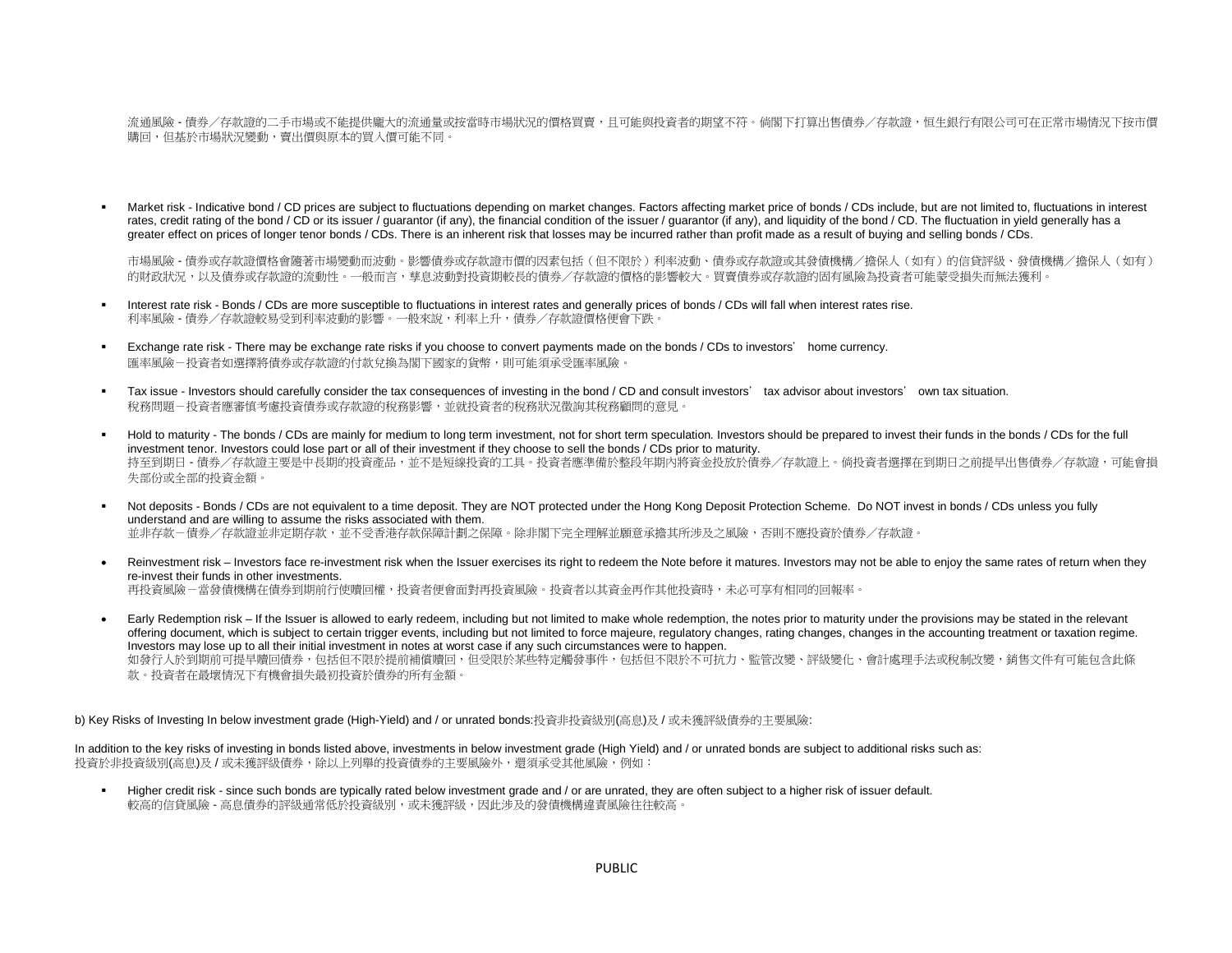Vulnerability to economic cycles - during economic downturns such (High Yield) and / or unrated bonds typically fall more in value than investment grade bonds as (i) investors become more risk averse and (ii) default risk rises.

受制於經濟周期的轉變─經濟下滑時,非投資級別(高息)及/或未獲評級債券價值的跌幅往往會較投資級別債券為大,原因是(i)投資者會較為審慎,不願承擔風險;(ii)違責風險加劇。

Higher default risk - Investing in below investment grade (High Yield) bonds and / or unrated bonds may be subject to a higher default risk of the issuer than investing in investment grade bonds. An issuer of high yield debt securities may be highly leveraged and the issuer's ability to meet its debt obligations may be adversely affected by the issuer's business and financial conditions or unavailability of additional financing. If the issuer defaults, or the below investment grade bonds or other underlying assets cannot be realized, investors may suffer substantial losses by investing in the high yield or unrated bonds.

較高的違責風險 - 投資於非投資級別(高息)及 / 或未獲評級的債券,所涉及的發債機構或發行人譴責風險可能比投資於屬投資級別的債券高。高息債務證券的發債機構可能有較高的借貸,而這些發債機 構的業務及財政狀況,或未能獲得額外融資,亦可能令機構的償債能力受到負面影響。如發債機構違責,或評級低於投資級別的債券或其地的相關資產不能變現,投資者於高息或未獲評級的債券的投 資可能會遭受重大損失。

- Higher liquidity risk The markets in which below investment grade (High Yield) bonds and / or unrated bonds are traded are generally more limited than those in which investment grade bonds are traded. It may be more difficult to obtain market quotations or to resell bonds with limited liquidity. 較高的流通性風險 - 進行非投資級別(高息)及 / 或未獲評級債券交易的市場一般較進行投資級別債券的市場為有限。缺乏流通量的債券可能會於索取市場報價或於出售此等債券時比較困難。
- Downgrade Risk Downgrades in the credit rating of below investment grade (High Yield) and / or unrated bonds by rating agencies are generally followed by declines in the market value of these bonds. In some circumstances, non-investment grade (High Yield) and / or unrated bonds being placed on "credit watch" by rating agencies may be subject to volatility and speculation of further credit downgrades.

信貸評級降級風險 - 非投資級別(高息)及 / 或未獲評級債券之市值一般於評級機構調低該信貸評級時跟隨下跌。在某些情況下, 非投資級別(高息)及 / 或未獲評級的債券戓因評級機構將該債券定為「信貸 觀察」而引致波幅及推測信貸再進ー步降級。

Speculative Risk - Below investment grade (High Yield) and / or unrated bonds generally have predominantly speculative characteristics with respect to the issuer's capacity to pay interest and repay principal. There is greater risk of non-payment of interest and loss of principal. Many issuers of these bonds experienced substantial difficulties in fulfilling their debt obligations and may lead to default and restructurings. The issuers of these bonds generally have to pay a higher rate of interest than investment grade bonds. 投機性質風險 - 非投資級別(高息)及 / 或未獲評級債券一般包含與發行人償還本金及支付利息的能力有關的投機性質。未能收到利息和本金虧損的風險較高, 此類債務證券的發行人如在償還債務上遇到 重大困難, 可能會導致違約和業務重組。這些債券發行人一般需支付高於投資級別債券之利息。

c) Key Risks related to bonds with special features: 具有某些特點的債券之有關的主要風險:

In addition to the key risks of investing in the Notes listed above, investments in notes which are complex are subject to additional risks. Notes with special features may constitute a "complex product", which means it is a product whose terms, features and risks are not reasonably likely to be understood by retail investors because of its complex structure. A non-exhaustive list of examples of notes with such special features include: 投資於複雜票據,除以上列舉的投資票據的主要風險外,還須承受額外風險:具有某些特點的票據 – 具有某些特點的票據可能構成「複雜產品」,這是指其條款、 特點及風險因其複雜結構在 合理情況下不大可能被零售投資者了解。以下列舉具備該 等特色的票據例子(非全部):

- Perpetual notes such notes are perpetual in nature and interest pay-out depends on the viability of the issuer in the very long term; 永續票據-該等票據屬永續性質,其利息派付取決於發行人在非常長遠的時間內 的存續能力
- Subordinated notes such notes have subordinated ranking and in case of liquidation of the issuer, investors can only get back the principal after other senior creditors are paid; 後償票據-該等票據具有後償地位,發行人一旦清盤,投資者只可在其他優先債 權人獲還款後才可取回本金;
- Notes with variable or deferred interest payment terms such notes have variable and/or deferral of interest payment terms and investors would face uncertainty over the amount and time of the interest payments to be received; 具有浮息或延遲派付利息條款的票據一該等票據具有浮息及/或延遲派付利息條 款,投資者無法確定將收取的利息金額及利息派付的時間;
- Notes with extendable maturity dates such notes have extendable maturity dates and investors would not have a definite schedule of principal repayment; 可延遲到期日的票據-該等票據具有可延遲的到期日,投資者沒有一個訂明償還 本金的確實時間表;
- Notes which are convertible or exchangeable such notes are convertible or exchangeable in nature and investors are subject to both equity and note investment risk;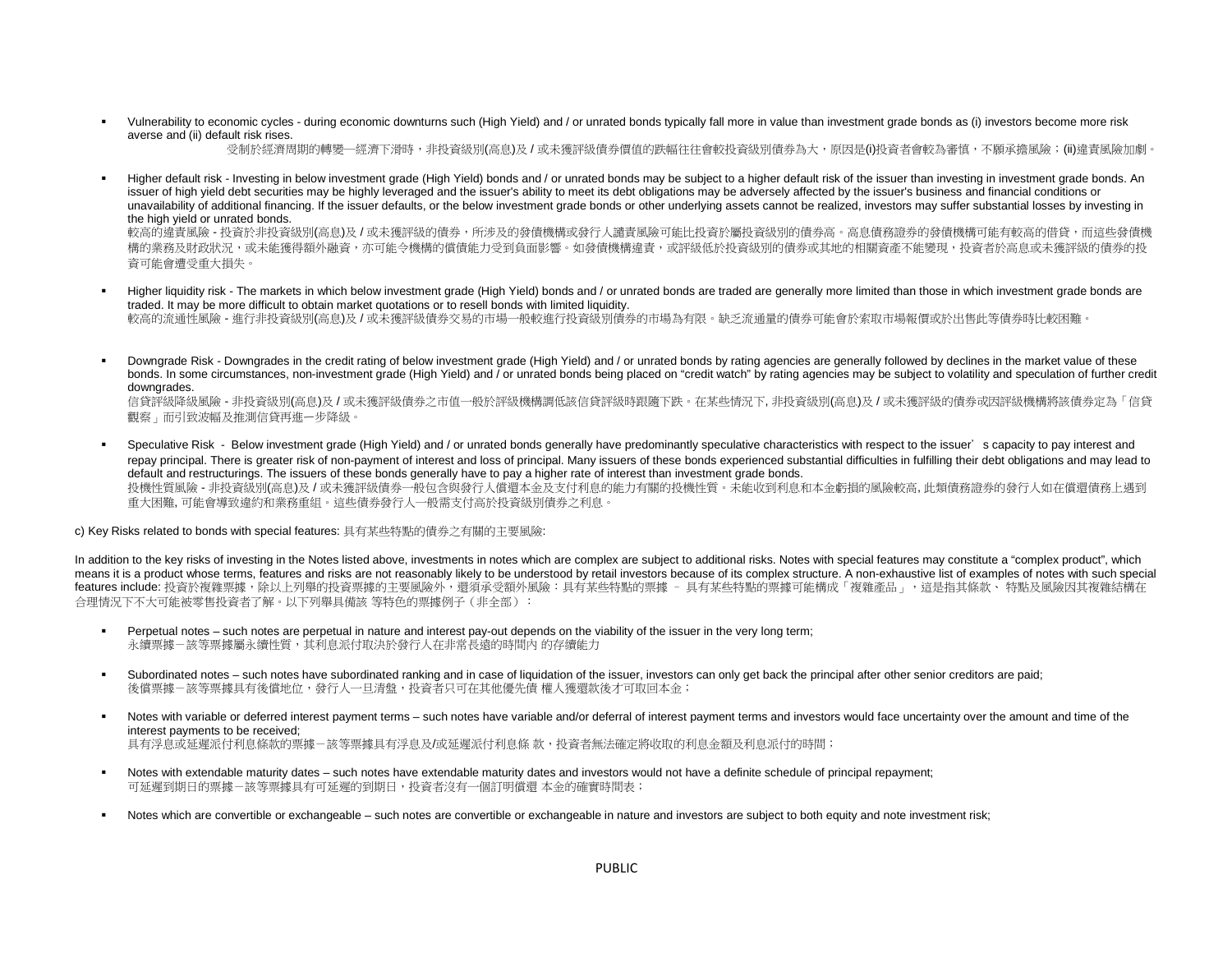可換股或可交換的票據-該等票據屬可換股或可交換性質,投資者須同時承受股 票及票據的投資風險;

- Notes that have contingent write down or loss absorption features such notes may be written-off fully or partially or converted to common stock on the occurrence of a trigger event; and/or 具有或然撇減或彌補虧捐特點的票據-在發生觸發事件時,該等票據可以全部或部分或然撇減或轉換為普通股;及/或
- Notes with multiple credit support providers that have no material operations and/or notes that involve complex structures which subordinate the noteholders' rights to those of the multiple credit support providers.

具有並無重大業務的非單一信貸支持提供者的票據及/或涉及複雜結構的票據, 其結構使票據持有人的權利後償於非單一信貸支持提供者的權利。

d) Issuer early redemption risk – some debt securities have provisions which the issuers may early redeem the debt securities prior to maturity 發行人提早贖回風險-部份債券附有發行人可於到期前提早贖回債 券之條文

" The bonds are callable – investors face re-investment risk when the issuer exercises its right to redeem the bond before it matures. Investors may not be able to enjoy the same rates of return when they re-invest their funds in other investments;

此債券為可贖回的-當發債機構在債券到期前行使贖回權,投資者便會面對再投資風險。投資者以其資金再作其他投資時,未必可享有相同的回報率;

A callable debt securities may be redeemed earlier with declining interest rates, leading to the return of principal sooner than investor's expectation. In that case, investors will likely be unable to realize the expected gain and investors may just reinvest the principal to another fixed income security at the lower interest rate (also called "reinvestment risk"). Also, in any case that debt securities are called at or near to par value, investors who paid a premium for the debt securities will risk a loss of the initial purchase price as well. Moreover, if the debt securities are not called before maturity, investors will hold the securities for a longer period until the issuer determines to call the debt securities on next call dates (if applicable) and probably until maturity if the debt securities are not called by the issuer.

在利率持續下跌的情況下,有機會使可贖回債券較早被贖回,導致投資者收回本金的時間比預期快。投資者的回報亦無法達到預期之水平,及只可把本金再投資於利率較低的另一項定息證券(或稱「再 投資風險」)。另外,如債券於贖回時之價格等同或接近面值,以溢價購入債券之投資者有機會蒙受本金虧損之風險。另一方面,若債券於到期前沒有被贖回,投資者要持有債券一段更長時間,直到發 行人於下次贖回日決定贖回該債券(如適用)。若發行人不贖回債券,投資者須持有該債券至到期日。

14. Investors should understand that if the relevant Bonds are considered Complex Products as defined under the Securities and Futures Commission's ("SFC") "Guidelines on Online Distribution and Advisory Platforms", investors should exercise caution in relation to such Complex Products. For details, please refer to "Bond / CD Trading Services" Fact Sheet. Investors must also read the offering documents of the relevant product (including the full text of the risk factors stated therein) in detail before making any investment decision.

有關被證券及期貨事務監察委員會("證監會")之《網上分銷及投資諮詢平台指引》界定為複雜產品之債券事項上,投資者應謹慎行事。詳情請參閱「債券及存款證買賣服務」資料單張。投資者在作出 任何投資決定前,必需詳細閱讀有關產品之銷售文件(包括當中所載之風險)。

\* With limited quantity 餘額有限